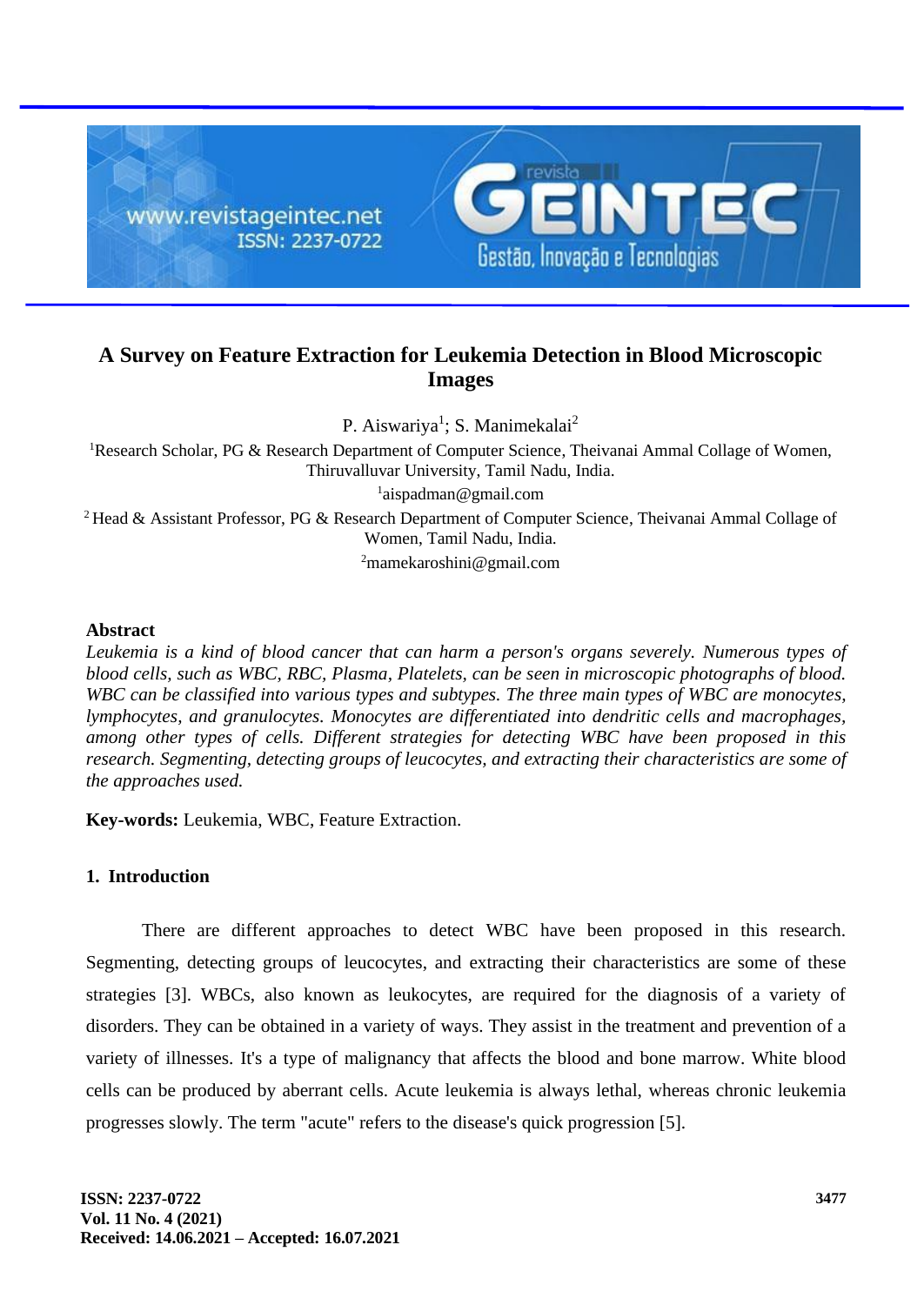To enable earlier diagnosis and reduce the need for manual screening, an automated blood smear approach for detecting leukemia is required. It can be successfully treated if caught early enough. The purpose of this paper is to explore how to build image segmentation algorithms for acute leukemia. Many efforts have gone into developing technologies to aid in the categorization and picture segmentation of acute leukemia. The process of extracting features from a huge amount of data is known as feature extraction. This method is employed to classify data and enhance image processing [7]. The literature on image segmentation and characteristic identification for the Acute Myelogenous Leukemia (AML) will be reviewed in this paper.

Leukemia is caused by a decrease in the amount of blood cells produced by the bone marrow. This can happen when the bone marrow's supplies are depleted. This symptom could be indicative of a viral or bacterial infection. Fever, a higher risk of bacterial infection, coughing, shortness of breath, chest pain, vomiting, and indications of anemia are all signs of infection [11]. It takes longer and is more accurate depending on the operator's ability. When it comes to cancer treatment, automatic identification of leukemia is really useful.





The prime goal of this study is to classify the characters of Leukemia centred on its type and its classification technique. In this field, various techniques are used to identify the cancer cells that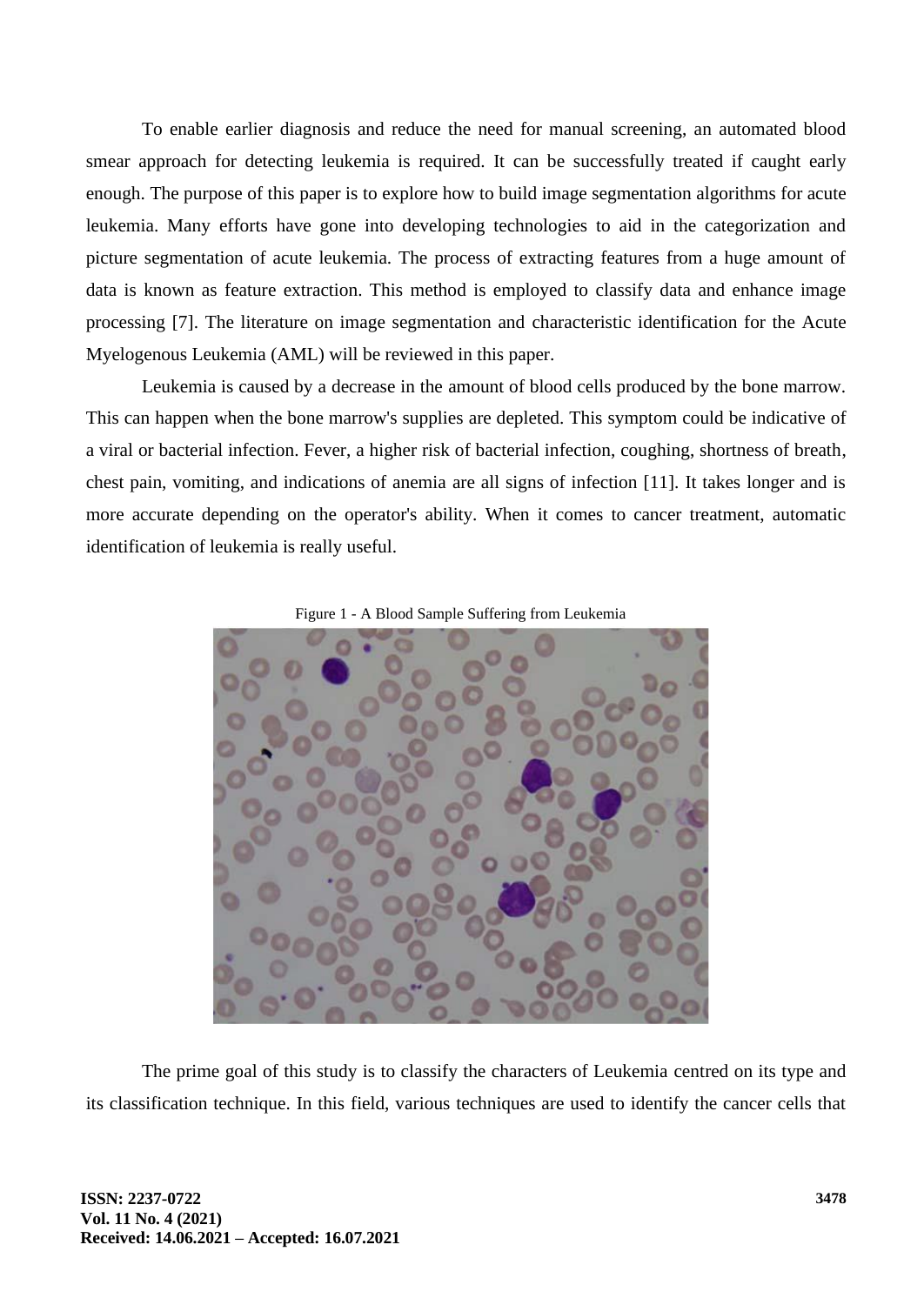are most likely to cause cancer. The paper reviews the various advantages and disadvantages of these techniques.

## **2. Related Work**

According to a literature review, statistical methodologies can be utilized to predict a problem. The goal of this study is to advance a technique for detecting leukemia cells utilizing an existing image processing technique. The approach is mostly used to classify diseases based on their characteristics.

Dr. Sajith V., et al. [9] discussed Automatic leukemia identification in human blood samples using machine learning and reached an accuracy of (96.67%), which is comparable to accuracies obtained in previous studies such as deep convolutional networks (97.5 percent). Strong Segmentation and Measurements Methods of White Cells in Blood Microscope Images was discussed by Fabio Scotti, et al [7], and superior findings were obtained. Chandranand presented a new method for feature extraction based on the GLCM technique. They employed the Herlev Dataset and got a 94 percent accuracy [14]. For automated leukemia detection, Samanta S., et al presented Fuzzy based blood image segmentation A [10]. Sinha, et al. [18] proposed automated differential blood count and obtained an accuracy of 95%. (96 percent). P. Aiswariya and S. Manimekalai, et al. suggested a Global and Local Entropy Based Segmentation Model for Detecting Leukemia in Blood Images with an accuracy of (84.64%) [6].

#### **3. Pre-processing**

Some of the images that were taken may have blurriness and/or noise. In this section, we are trying to minimize these issues so that the images are appropriate for the further footstep in the processing. Various pre-processing techniques are using to enhancing the contrast, remove noise, and isolate regions.

#### **4. Feature Extraction**

Feature extraction is a process that takes large amounts of data and turns it into a reduced representation. It works by taking advantage of the features of the existing data.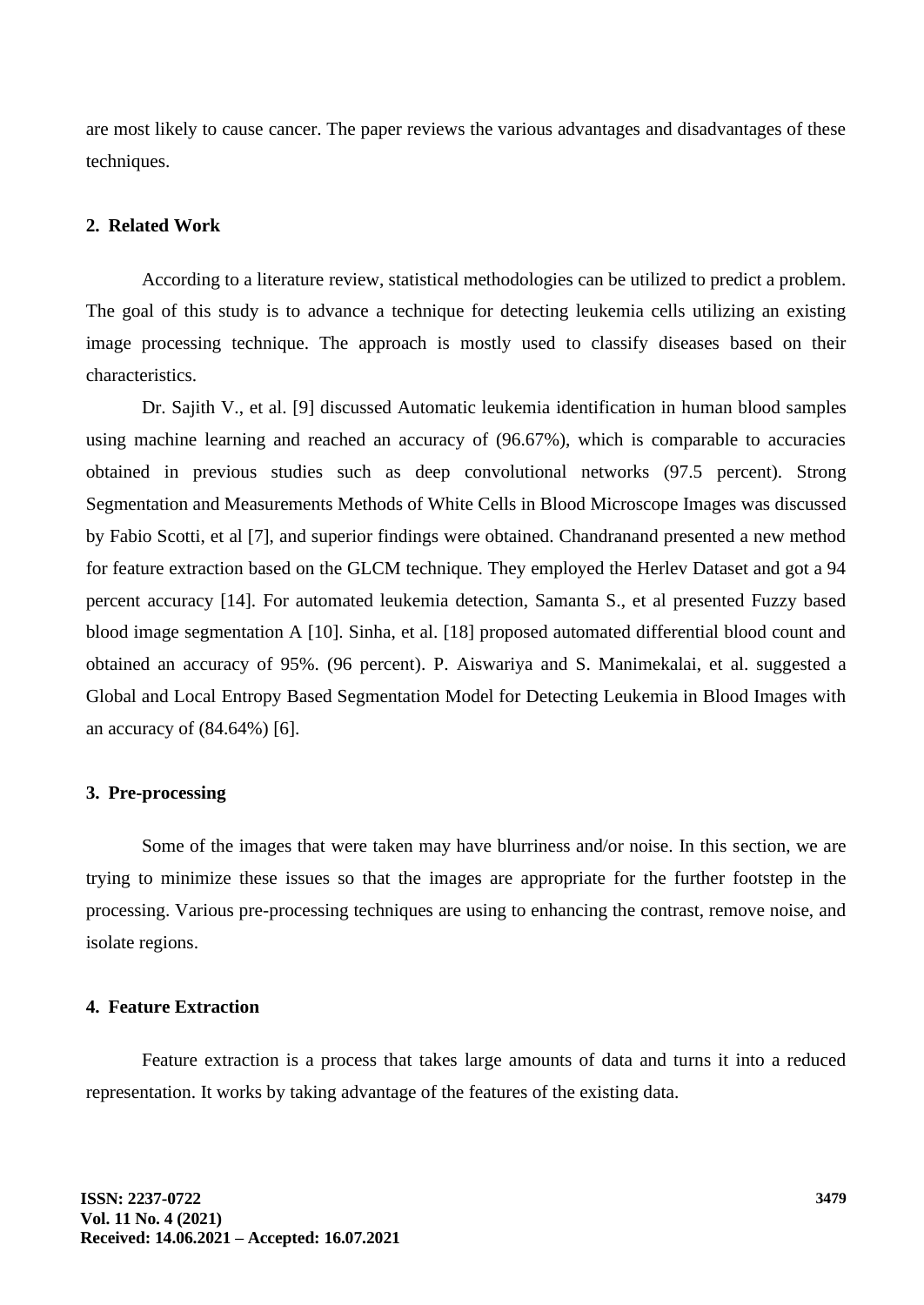#### **A. Fractal Dimension**

Fractals were utilized in different scientific domains to examine the features of space prior to the emergence of statistical measurements. The Hausdorff dimension is a fractal dimension theory feature. It is split into three sections: Renyi, HD, and packing dimension.

- The color of each nucleus is transformed to a binary picture.
- Using the canny approach, the edge boundary of the generated image is retrieved.
- Over the edges, an R-square grid is placed, and the occupied squares are counted.
- In step 3, the number of squares that can be increased.
- As a result, the Hausdorff Dimension HD can be defined as follows:

$$
HD = \frac{\log(R)}{(\log R(g))}
$$

The number of boxes or squares in the overlay grid is denoted by R. R(s) denotes the number of occupied squares.

### **B. Local Binary Patterns (LBP)**

LBP is a crucial component of computer vision. It's used to categorize textures. The LBP feature vector is made in the following way:

- There are  $16x16$  cells in the window being studied.
- Divide each pixel's neighbors by 8 for each pixel in a cell.
- Pixels are arranged in a circle.
- Write "1" if the values of the central pixel are greater than the neighbors' values, else "0."
- Use the histogram to visualize the frequency of each number.
- Normalize the histogram.

## **C. Texture Features**

A texture is a part of an image that describes various details. There are various methods for extracting texture features from an image. The first approach is to transform an image into a frequency domain, and then extract its features.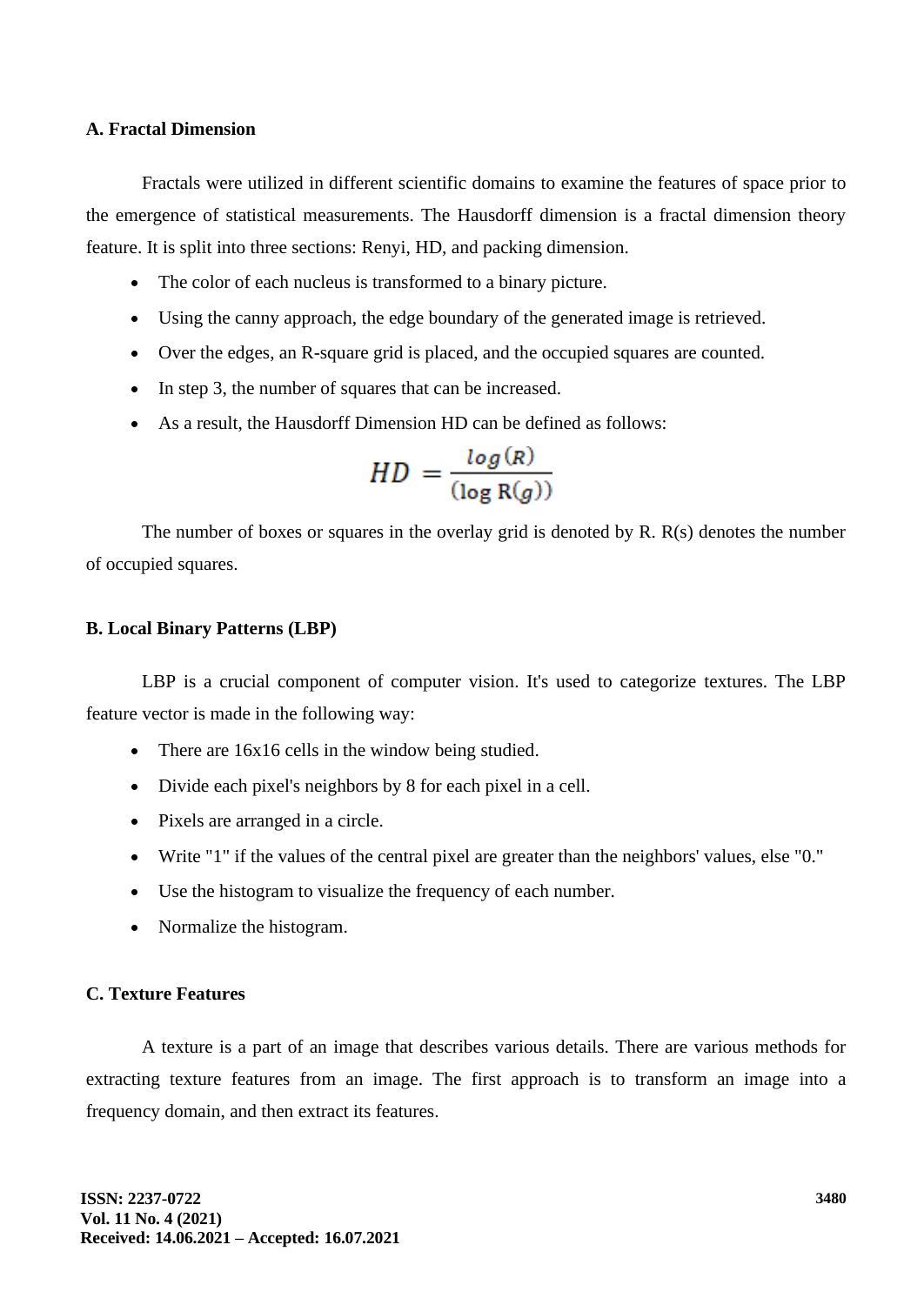

### **D. Shape Features**

Shape descriptors are numbers that describe a given shape. They are subdivided into two groups: contour and region based. We will discuss two techniques that can extract features from regions by shaping them according to their shape. In addition, this topic will also discuss the relative locations of regions and their absolute locations.

#### **E. Color Features**

It is possible to define it based on the model and the color space chosen. LUV, RGB, and HMMD are some of the color spaces available. The color histogram, Color Moments, Color coherence vector, and color correlogram are all important color properties. In Table II, many color coding systems are shown. The benefits and drawbacks of each strategy are listed in the tables below. The dominant color descriptor, CSD, and SCD, respectively, are denoted by DCD, CSD, and SCD.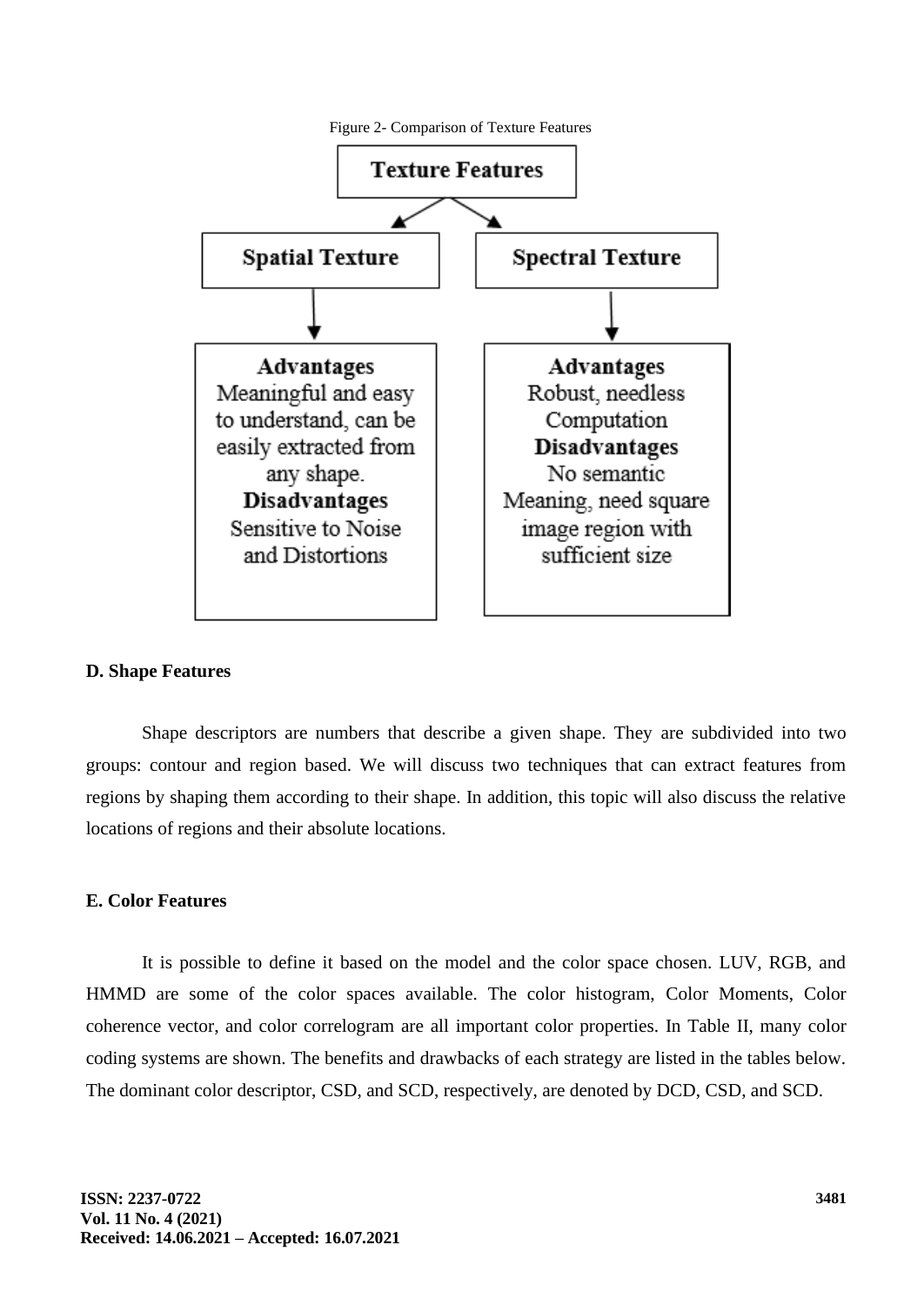| Color method | <b>Advantages</b>            | <b>Disadvantages</b>              |
|--------------|------------------------------|-----------------------------------|
|              | Easy to use, simple to       | Sensitive to noise, high          |
| Histogram    | compute and understand       | dimension, no spatial info        |
|              |                              | Not enough to describe all        |
| CМ           | Compact, robust              | colors, no spatial info           |
|              |                              | High dimension, high              |
| <b>CCV</b>   | Spatial info                 | computation cost                  |
|              |                              | Very high computation cost,       |
| Correlogram  | Spatial info                 | sensitive to noise                |
|              | Compact on need, scalability | No spatial info, less accurate if |
| <b>SCD</b>   |                              | compact                           |
|              |                              | Sensitive to noise, rotation and  |
| CSD          | Spatial info                 | scale                             |
|              | Compact, robust, perceptual  | Need post-Processing for          |
| DCD          | meaning                      | spatial info                      |

#### Table 1 - Comparison of Color Descriptors

### **5. Conclusion**

This paper discussed various feature extraction methods used for leukemia detection various techniques related to the study of advantages and disadvantages are also presented. Finally, this paper covered various aspects of research, including the various features and guidelines for future work.

### **References**

S.K Mishra, Leukemia diagnosis based on machine Learning Algorithms, *IEEE,* 2020.

Jasmine Minj, Leukemia Disease Detection and classification using Machine Learning Approaches: *A Review, IEEE,* 2020.

Mohamed Loey, Mukdad Naman and Hala Zayed, Deep Transfer Learning in Diagnosing Leukemia in Blood Cells, *MDPI,* Vol. 9, 2020.

Komal Nain Sukhia et al., "Automated acute lymphoblastic leukaemia detection system using microscopic images", *IET Image Process,* vol. 13, no. 13, pp. 2548-2553, 2019.

Pouria Mirmohammadi, *Automatic recognition of acute lymphoblastic leukemia using multi-SVM classifier, 115*(8), 2018.

**ISSN: 2237-0722 Vol. 11 No. 4 (2021) Received: 14.06.2021 – Accepted: 16.07.2021**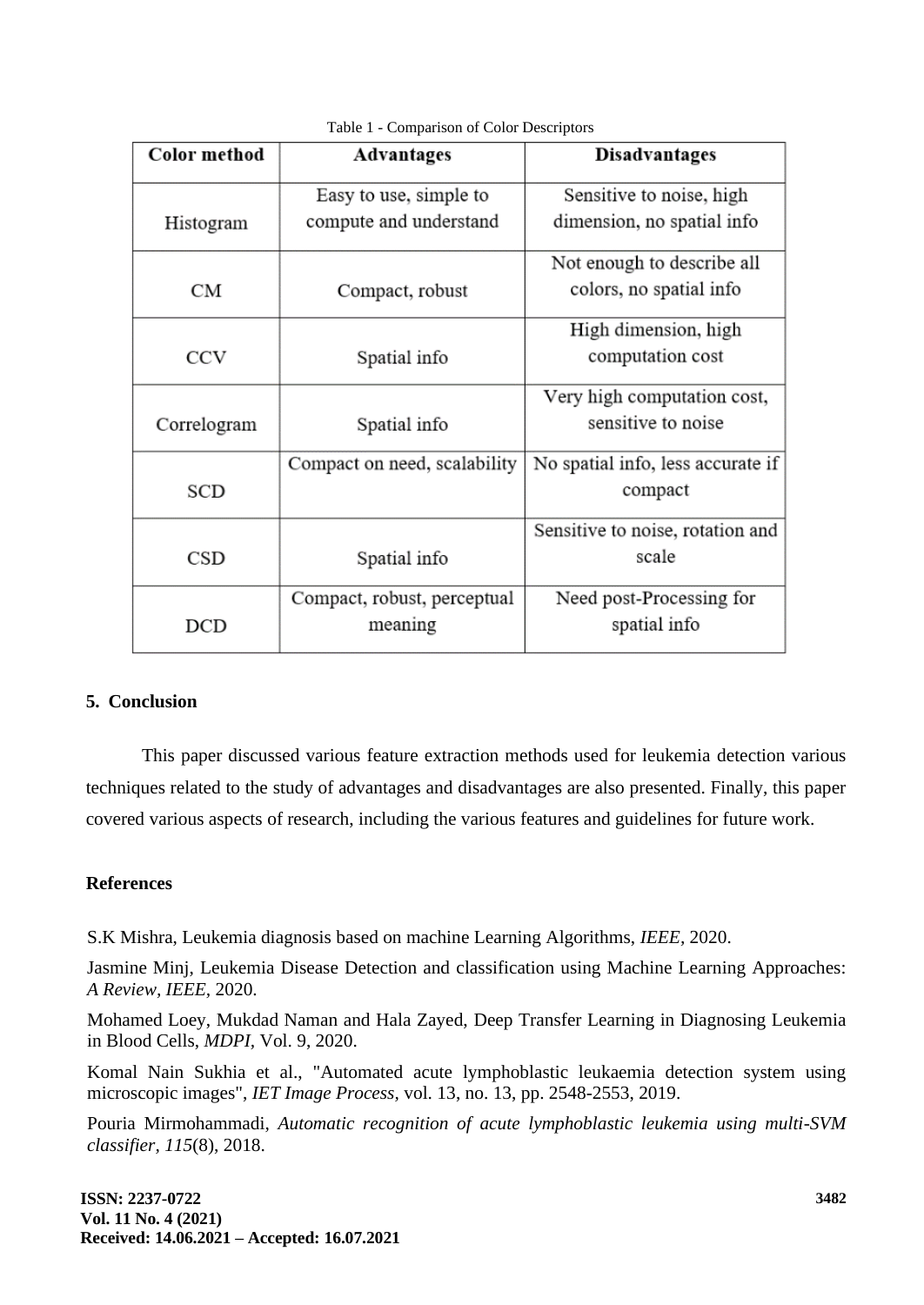P. Aishwariya and Manimekalai. S., "Global and Local Entropy Based Segmentation Model for Detecting Leukemia in Blood Images", *Annals of R.S.C.B,* vol. 25, pp. 1914-1926, 2021.

Xiaofu Huang, Ming Chen, Peizhong Liu, Yongzhao Du, Texture Feature-Based Classification on Transrectal Ultrasound Image for Prostatic Cancer Detection, *Computational and Mathematical methods in Medicine,* 2020.

Shafique, S, Tehsin S, Acute lymphoblastic leukemia detection and classification of its subtypes using pre-trained deep convolutional neural networks, *Technol. Cancer Res. Treat,* Vol. 17, pp. 1-7, 2018.

Catarina Barata, M. Emre Celebi, Jorge S. Marques, A Survey of Feature Extraction in Demoscopy Image Analysis of Skin Cancer, *IEEE,* Vol. 14, 2016.

Mohapatra, Saurav, Dipti Patra, Sudhakar Kumar, and Siddhartha Satpathi. "Kernel induced rough c-means clustering for lymphocyte image segmentation." *IEEE,* 1-6, 2012.

Kun Ding hung, "A computer assistant method for leukemia neucleus segmentation and recognition in blood smear images.", *ACM,* Vol. 85, 2012.

Abdul Nasir, A.S., M.Y. Mashor, and H. Rosline. "Unsupervised colour segmentation of white blood cell for acute leukaemia images", *IEEE,* 142-145, 2011.

Raje, Chaitali, and Jyoti Rangole, "Detection of Leukemia in microscopic images using image processing." *IEEE,* 255-259, 2014.

Y. Jia, E. Shelhamer, J. Donahue, and S. Karaye Caffe, Convolutional architecture for fast feature embedding, *In Proc. of MM,* 675, 2016.

F. Xing and L. Yang, Robust nucleus/cell detection and segmentation in digital pathology and microscopy images: a comprehensive review", *IEEE reviews in biomedical engineering,* 9, 234- 263, 2016.

G. Castellano, L. Bonilha, L.M. Li, and F. Cendes, Texture analysis of medical images", *Clinical Radiology,* 59(12), 1061-1069, 2004.

S. Mohapatra, S. Samanta, D. Patra, and S. Satpathi, Blood image segmentation for automated leukemia detection", *in Proc. ICDeCom,* pp. 1-5, 2011.

S. Mohapatra, D. Patra, and S. Satpathi, Acute leukemia detection for Image analysis of blood microscopic images", *in Proc. IECR,* pp. 215-219, 2010.

S. Mohapatra, D. Patra, and S. Satpathi, Automated cell nucleus segmentation and acute leukemia detection in blood microscopic images", *in Proc. ICSMB,* pp. 49-54, 2010.

N. Sinha and A.G. Ramakrishnan, Blood cell segmentation using EM algorithm, *In Proc. 3rd Indian Conf. Comput. Vis,* 445-450, 2002.

Sonali C. Sonar U. An Efficient techniques for white blood cells. *International journals of science and research,* Vol. 6, 2015.

Suma Varsha, Sushma, "Detection of White Blood cells Nuclei using automatic segmentation", *IJREAM,* 2018.

S. Mohapatra, S. Samanta, D. Patra, and S. Satpathi, Fuzzy based blood image segmentation for automated leukemia Detection, 1-5, 2011.

Sos Agaian, Monica Madhukar and Anthony T. Chronopoulos, *Acute Myelogenous Leukemia Detection in Blood Microscopic Images using Automated Screening System,* 2014.